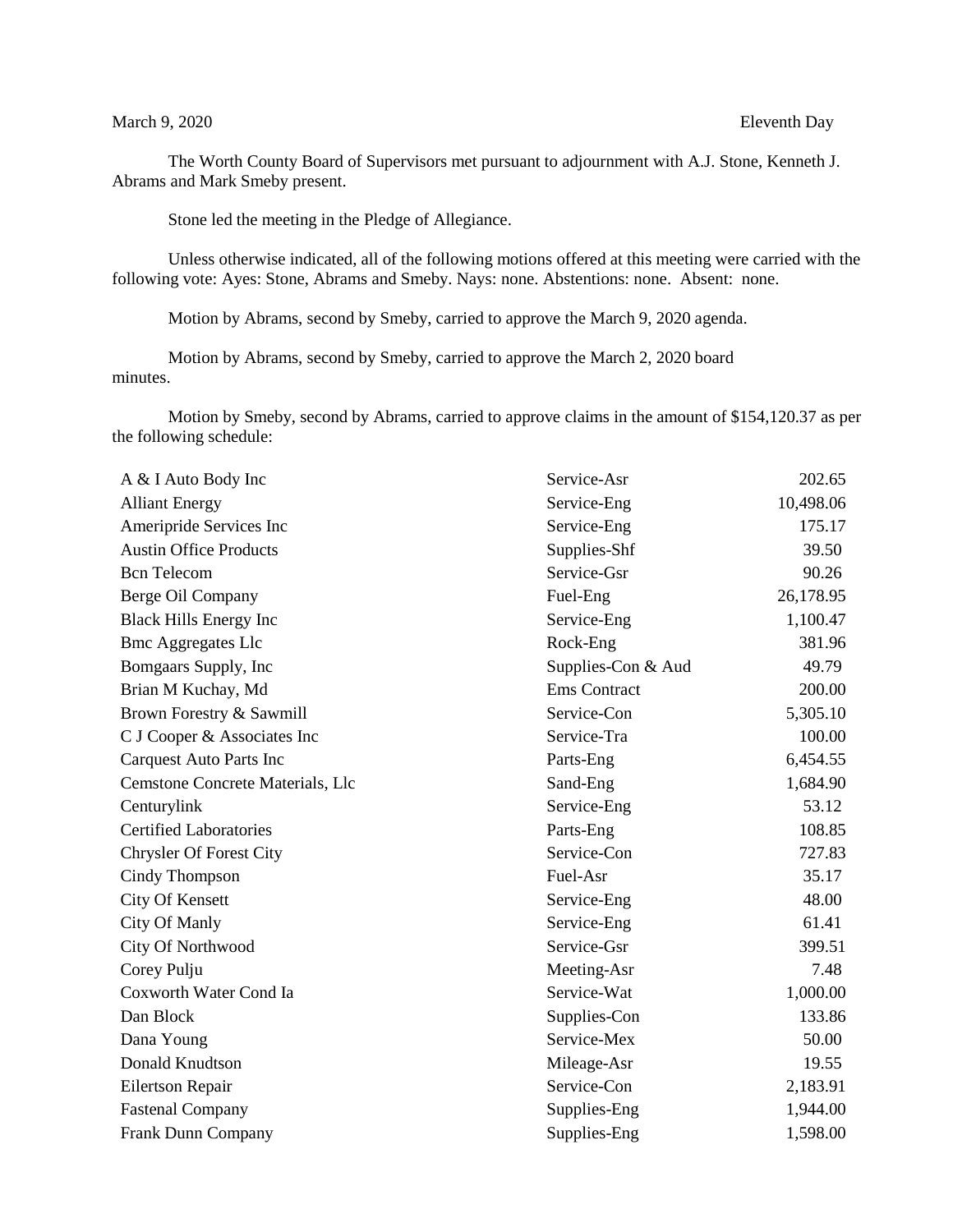| Gregg Urbatsch                     | Meeting-Asr               | 17.83     |
|------------------------------------|---------------------------|-----------|
| Greve Law Office                   | Rent & Payroll-Aty        | 5,984.50  |
| Grp & Associates Inc               | Service-Phd               | 36.00     |
| I35/105 Welcome Center Inc.        | H/M Tax-Ndp               | 6,860.05  |
| Ia Dept Of Transportation          | Supplies-Eng              | 3,793.45  |
| Ia Division Of Labor               | Service-Gsr               | 175.00    |
| <b>Injectech Diesel Service</b>    | Parts-Eng                 | 25.13     |
| <b>Isac</b>                        | Edu-Trs                   | 190.00    |
| J.J. Keller & Assoc, Inc.          | Service-Eng               | 101.72    |
| Jean Schilling                     | Meeting-Asr               | 12.54     |
| John Deere Financial               | Parts-Eng                 | 152.85    |
| <b>Johnson Vinyl Graphics</b>      | Service-Vaf               | 2,070.00  |
| Kevin Springer Construction        | Service-Gsr               | 105.00    |
| Kyle Tabbert                       | Meeting-Asr               | 35.65     |
| Lake Mills Lumber Co               | Parts-Eng                 | 47.50     |
| <b>Lawson Products Inc</b>         | Parts-Eng                 | 674.71    |
| Lea Mobile Glass Inc               | Parts-Eng                 | 128.00    |
| Lexisnexis                         | Service-Aty               | 171.00    |
| Liberty Tire Recycling Llc         | Service-Sdp               | 679.36    |
| Mail Services Llc                  | Supplies-Trs              | 312.66    |
| Marco Technologies Llc             | Service-Dap               | 153.28    |
| Mark Thoma                         | Meeting-Asr               | 21.62     |
| Mediacom                           | Service-Gsr               | 219.95    |
| Menards Inc                        | Supplies-Eng              | 222.95    |
| <b>Midwest Technology Services</b> | Supplies-Dap              | 473.00    |
| Niacc                              | Edu-Shf                   | 102.00    |
| Northwood Anchor Inc               | Service-Trs               | 401.00    |
| Northwood Electric Inc             | Service-Eng               | 324.39    |
| Northwood Sanitation Llc           | Service-Gsr               | 191.50    |
| Overhead Door Co Of Mason City     | Service-Eng               | 1,165.00  |
| Pathology Assoc Of Mason City      | Service-Mex               | 250.00    |
| Peopleservice Inc                  | Service-San               | 2,245.00  |
| Plunkett's Pest Control Inc        | Service-Shf               | 104.00    |
| R80 Llc                            | Fuel-Eng                  | 166.02    |
| <b>Ram Systems</b>                 | Service-Phd               | 720.00    |
| <b>Staples Credit Plan</b>         | Supplies                  | 524.45    |
| <b>Thomas Reid</b>                 | Supplies-Vaf              | 1,334.84  |
| <b>Trading Post</b>                | Supplies-Eng              | 184.99    |
| Truax Company Inc                  | Supplies-Con              | 533.66    |
| Veenstra & Kimm, Inc               | Service-Ndp               | 13,181.00 |
| Ver Helst Snyder Drug              | Supplies-Trs              | 82.89     |
| <b>Verizon Wireless</b>            | Service-Shf               | 2,565.86  |
| Visa                               | Service-Asr               | 1,864.22  |
| Visa                               | Service-It/Gis, Dap & Asr | 2,500.37  |
| Von Bokern Associates Inc.         | Fees-Shf                  | 2,475.00  |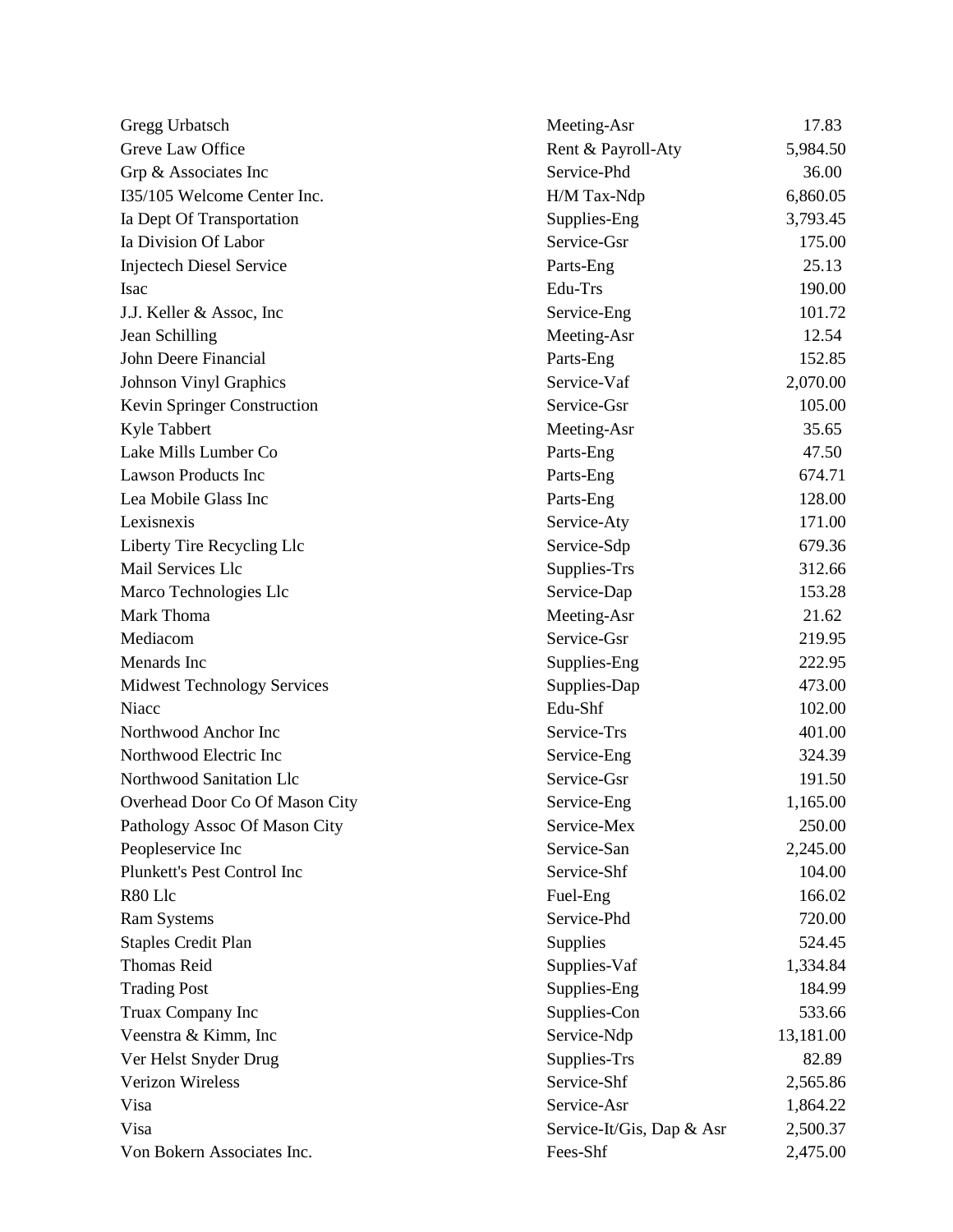| Wellmark Blue Cross Blue Shield Of Iowa | Flex Fees-Ndp      | 415.80     |
|-----------------------------------------|--------------------|------------|
| Wex Bank                                | Service-Tra        | 1,584.45   |
| Winnebago Coop Telephone Assn           | Service-Gsr        | 3,031.97   |
| Winn-Worth Betco                        | H/M Tax-Ndp        | 10,290.07  |
| Worth Co Historical Society             | H/M Tax-Ndp        | 6,860.05   |
| Worth County Engineer                   | Fuel-Shf           | 4,829.00   |
| Worth County Fair                       | H/M Tax-Ndp        | 10,290.07  |
| Ziegler Inc                             | Parts-Eng          | 2,406.97   |
|                                         | <b>Grand Total</b> | 154,120.37 |

Motion by Smeby, second by Abrams, carried to approve bid in the amount of \$9,500.00 by Kenison Construction, Inc. to repair the Water Treatment plant exterior.

Motion by Abrams, second by Smeby, carried to approve the monthly reports for the sheriff and clerk of court.

Motion by Smeby, second by Abrams, carried to approve the Class C Liquor License for Diamond Jo Worth Casino.

Motion by Smeby, second by Abrams, carried to approve Addendum to Agreement for Law Enforcement between Worth County and the City of Kensett.

Motion by Abrams, second by Smeby, carried to approve the Confirmation of MSP Addendum and Renewal Group Binder Agreement – Iowa for Wellmark.

Motion by Smeby, second by Abrams, carried to recess the regular session.

Motion by Abrams, second by Smeby, carried to open public hearing for the Proposed Property Tax Levy FY21 at 9:00 A.M. Public comment was heard.

Motion by Abrams, second by Smeby, carried to close the public hearing at 9:11 A.M.

Motion by Smeby, second by Abrams, carried to reconvene the regular session.

Motion by Abrams, second by Smeby, carried to approve Resolution # 2020.03.09

## **Resolution 2020.03.09 Maximum Property Tax Dollars Resolution**

WHEREAS, the Worth County Board of Supervisors have considered the proposed FY 20/21 county maximum property tax dollars for both General County Services and Rural County Services, and

WHEREAS, a notice concerning the proposed county maximum property tax dollars was published as required and posted on county web site and/or social media accounts if applicable,

WHEREAS, a public hearing concerning the proposed county maximum property tax dollars was held on 3/09/2020,

NOW THEREFORE BE IT RESOLVED by the Board of Supervisors of Worth County that the maximum property tax dollars for General County Services and Rural County Services for FY 20/21 shall not exceed the following: